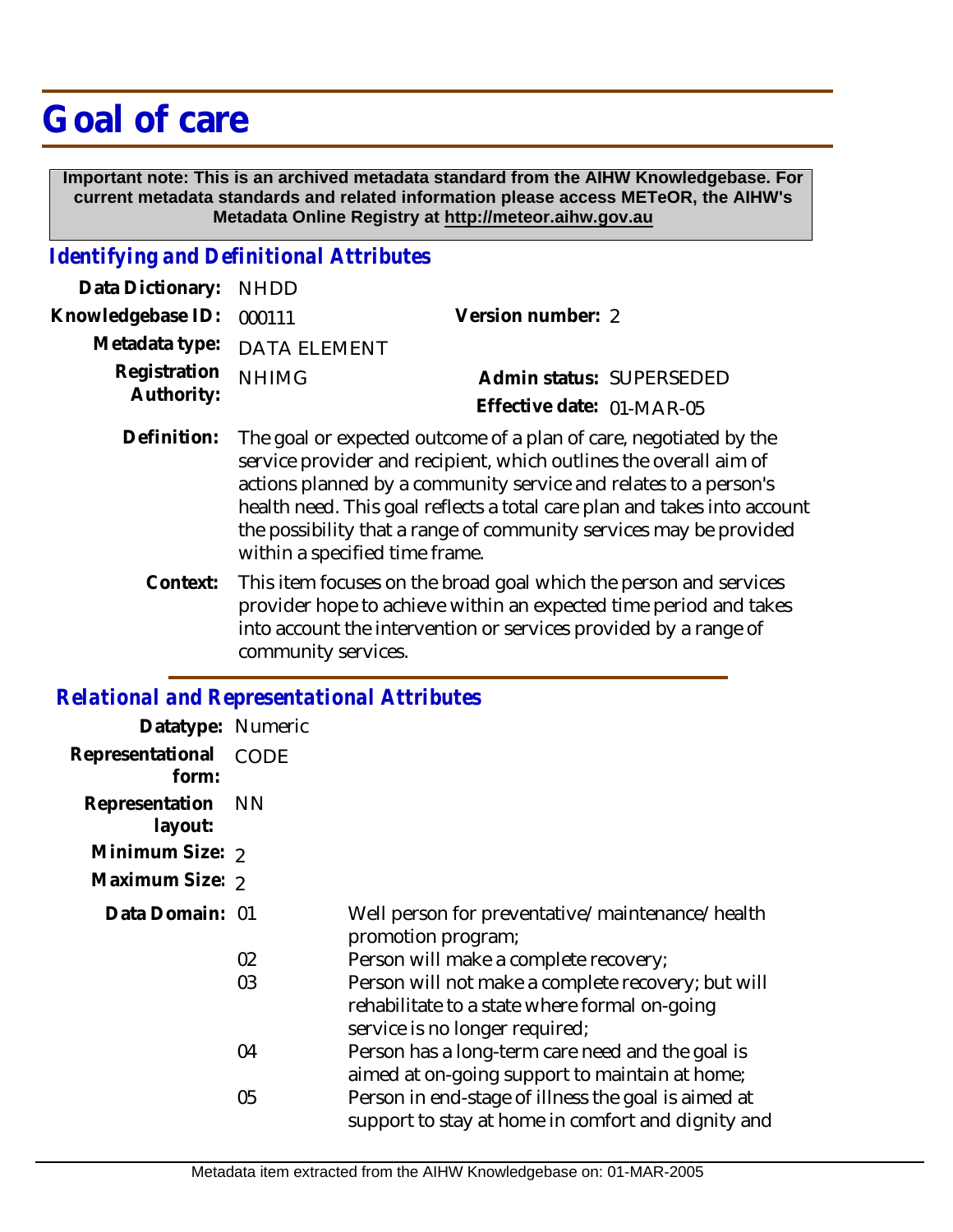|    | facilitation of choice of where to die;               |
|----|-------------------------------------------------------|
| 06 | Person is unable to remain at home for extended       |
|    | period and goal is aimed at institutionalisation at a |
|    | planned and appropriate time;                         |
| በ7 | For assessment only/not applicable.                   |

service recipients are those making contact with the health service primarily as a part of a preventative/maintenance health promotion program. This means they are well and do not require care for established health problems. They include well antenatal persons attending or being seen by the service for screening or health education purposes. **Guide For Use:**

> 02 describes those persons whose condition is self-limiting and from which complete recovery is anticipated, or those with established or long term health problems who are normally independent in their management.

Goal 2 service recipient includes:

 - post surgical or acute medical service recipients whose care at home is to facilitate convalescence. Such admissions to home care occur as a result of early discharge from hospital; post-surgical complication such as wound infection; or because the person is at risk during the recovery phase and requires surveillance for a limited period;

- persons recovering from an acute illness and referred from the general practitioner or other community based facility;

- persons with disability or established health problem normally independent of health services, and currently recovering from an acute condition or illness as above.

03 refers to those service recipients whose care plan is aimed at returning them to independent functioning at home either through self-care or with informal assistance, such that formal services will be discontinued. The distinguishing characteristic of this group is that complete recovery is not expected but some functional gain may be possible. Further, the condition is not expected to deteriorate rapidly or otherwise cause the client to be at risk without contact or surveillance from the community service.

04 refers to those service recipients whose health problem/condition is not expected to resolve and who will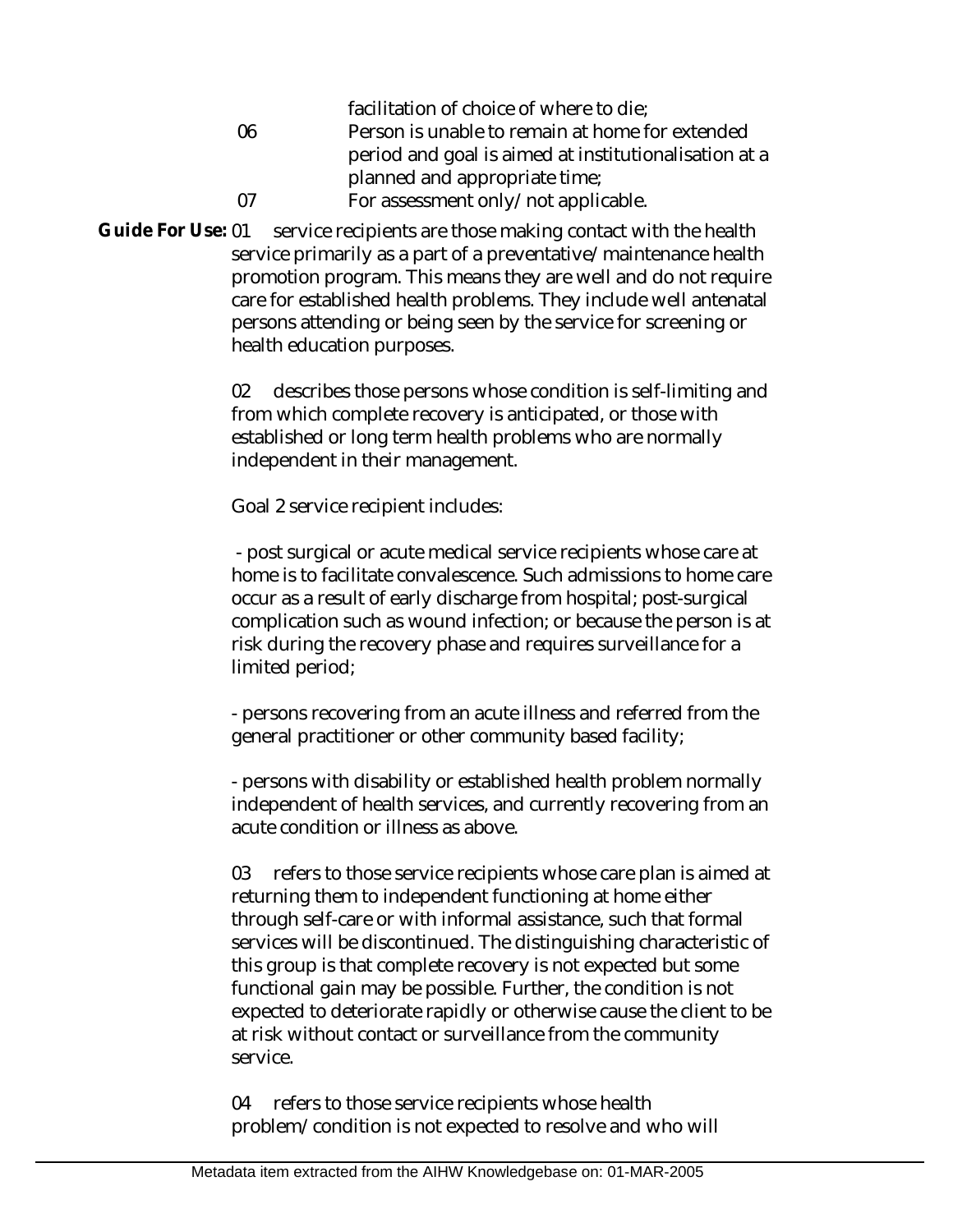require ongoing maintenance care from the nursing service. Such clients are distinguished from those in Goal 3 in that their condition is of an unknown or long-term nature and not expected to cause death in the foreseeable future. They may require therapy for restoration of function initially and intermittently, and may also have intermittent admissions for respite. However, the major part of their care is planned to be at home.

05 refers to persons whose focus of care is palliation of symptoms and facilitation of the choice to die at home.

06 includes persons who have a limited ability to remain at home because of their intensive care requirements and the inability of formal and informal services to meet these needs. Admission to institutional care is therefore a part of the care planning process and the timing dependent upon the capacity and/or wish to remain at home. The distinguishing feature of this group is that the admission is not planned to be an intermittent event to boost the capacity for home care but is expected to be of a more permanent (or indeterminate) nature.

- Excluded from this group are persons with established health problems or permanent disability, if the contact is related to the condition. For example, persons with diabetes and in a diabetes program would be included in Goal 3; however, such persons would be included in goal 6 if the contact with the service is not related to an established health problem but is primarily for preventative/maintenance care as described above.

07 service recipients are those for whom the reason for the visit is to undertake an assessment. This may include clients in receipt of a Domiciliary Nursing Care Benefit (DNCB) for whom the purpose of the visit is to determine ongoing DNCB eligibility and requirements for care. Implicit in this visit is review of the person's health status and circumstances, to ensure that their ongoing support does not place them or their carer at avoidable risk.

Verification Rules:Only one option is permissible and where Code 7 is selected, Code 9 must be used in Nursing interventions.

Collection Methods: At time of formal review of the client, the original Goal of care should be retained and not over-written by the system. The goal of care relates to the episode bounded by the Date of first contact with community nursing service and Date of last contact and in this format provides a focussing effect at the time of planning for care.